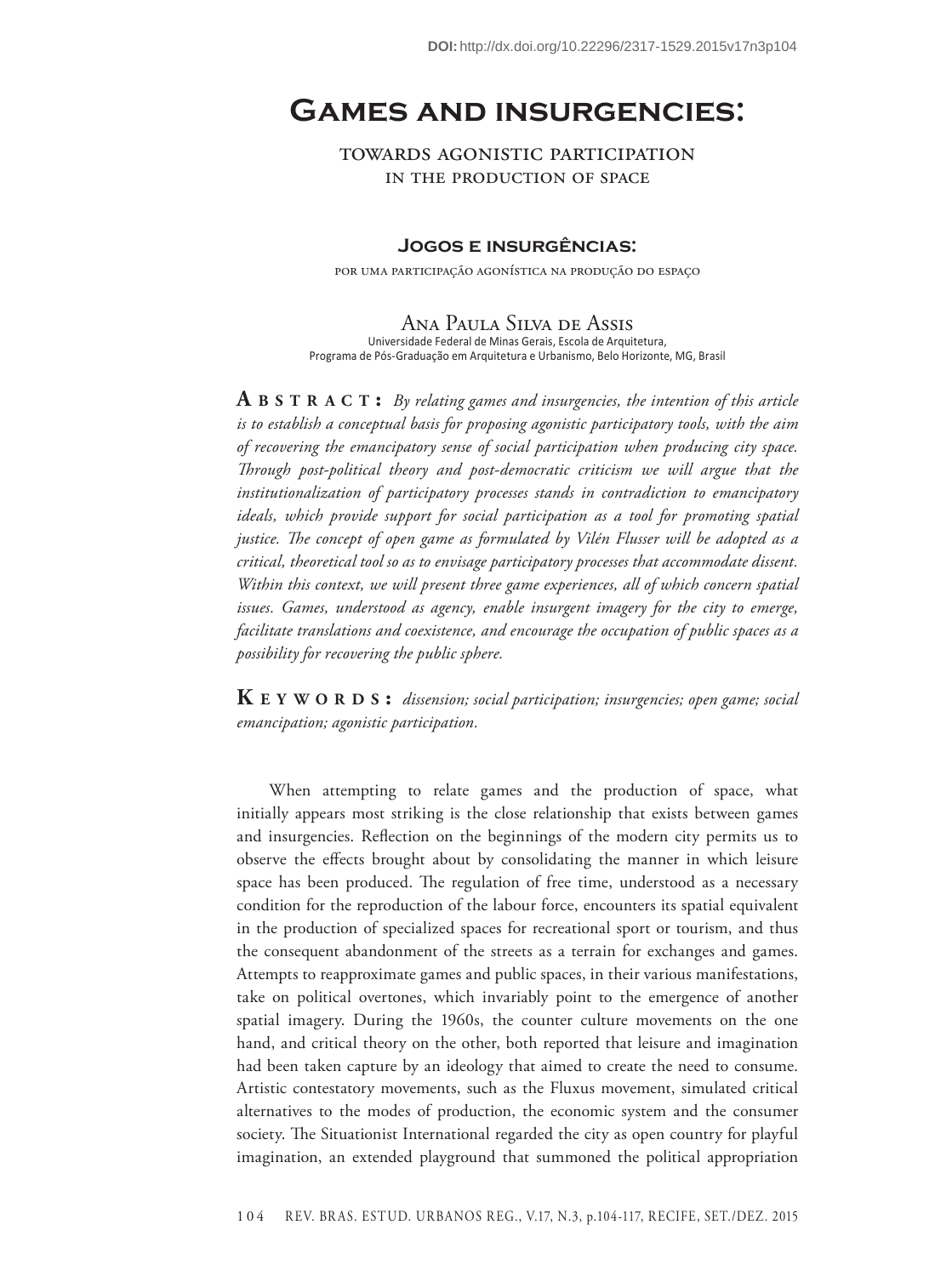of the street. Despite current thinking regarding the insurgent actions of these movements, the objective of this study is not to analyse such practices in depth. The intention of introducing them as introductory examples is merely to place them at the intersection between games and public space, where imagery emerges and points towards other possibilities of appropriating, using and enjoying city spaces. By linking games and insurgencies, the intention of this article is to establish a conceptual basis for proposing games as agonistic participatory tools. The creation of a public sphere, extended by the use of games, aims to contribute to constructing a sense of emancipation for social participation, in that it proposes a democratic approximation between formal levels of government and popular mobilization.

## Popular mobilization and participation: the political

In recent years we have witnessed an explosion in the number of popular protests within cities and social contexts as distinct and diffuse as the causes and demands behind the insurgent movements. The global scale of this heterogeneous scenario is also reproduced on a local scale where very often, cries for specific demands are amplified by the polyphony of so many other discontented voices from within other contexts. However, it is not our intention herein to provide an inventory of the various agendas and claims that have fuelled recent popular conflicts and uprisings. Nonetheless, the occupation of streets, squares and public spaces may be interpreted as an attempt to reappropriate the public sphere and a growing demand to create spaces in a political manner. In this sense, popular mobilization, whether insurgent or not, may be interpreted as an important forum for political participation as well as a demand for more openness within the channels of institutional participation regarding decisions on issues of commonwealth<sup>1</sup>.

Historically, the opening of institutional channels to permit popular participation is understood as an important conquest for social movements. In Brazil, although the City Statute<sup>2</sup> denoted a significant democratic legal advance regarding regulatory instruments for permitting popular participation, and therefore a more democratic use of space, it has failed to achieve the emancipatory promise that dominated the discourse throughout the struggle that culminated in its preparation.

From an institutional viewpoint, participation is called upon to fulfil a corrective role in the face of social inequalities, in that it presupposes the democratization of urban management as a means to promote spatial justice. However, the argument that we intend to develop, in the light of post-political theory (LACLAU; MOUFFE, 1987; MOUFFE, 2005a; 2005b) and post-democratic criticism (RANCIÈRE, 1996a; 1996b; 2001), is that the institutionalization of participation, associated with the absence of an emancipatory political project, becomes susceptible to being captured by the dispositif of power, and as a result, fuel reproduction of the same dominating structures, which they imagine they are battling against.

Jacques Rancière characterizes post-democracy as a process of depoliticisation, an erosion of democracy and a reduction of the public sphere due to the consensual arrangements that align politics to neoliberal interests. The instrumentalization **1** With regard to the relationship of antithesis and complementarity between direct action and institutional struggle see Souza (2012).

**2** The Federal Law that regulates the chapter on urban policies in the 1988 Federal Constitution.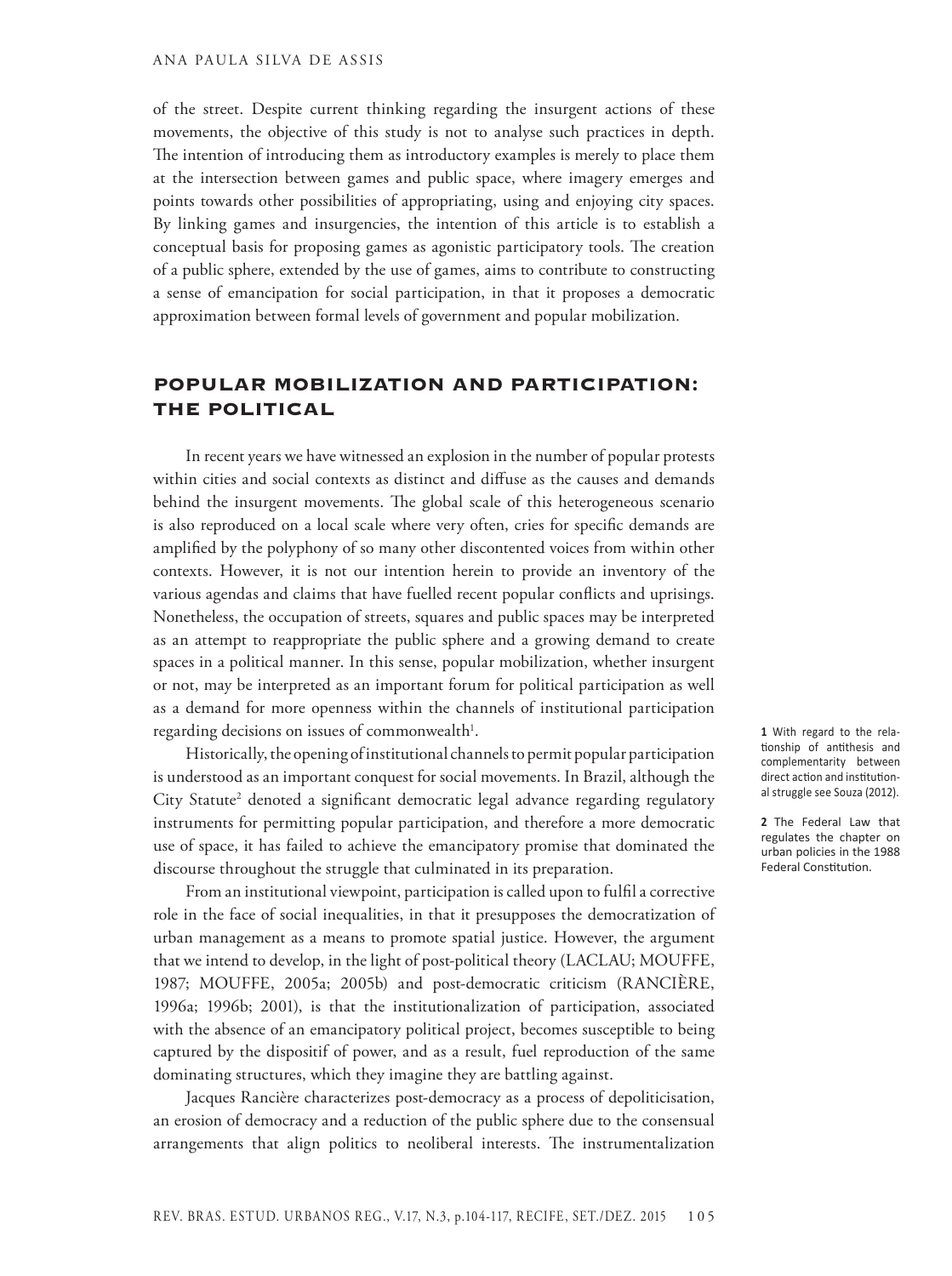of democratic discourse operates as a manner with which to suppress any dissent in assuming an alleged equality of discussion between parties with unequal representation in the socio-political hierarchy. For Rancière (1996b), dissension should not be understood simply as the appreciation of difference and conflict, dissent, while questioning the established order, represents politics itself, and as such, is directly involved in the constitution of political subjects.

The approximation of politics and dissent in Ranciere's thinking is clarified within the distinction between politics and police. He states that with post-democratic consensual political arrangements, politics is reduced to policing (police), i.e. to consensual management of the form of governing. Besides quotidian management, the police are also responsible for regulating the distribution of the sensible, in that they identify what is commonly shared and which parts should remain exclusive. They authorize participation and establish separation. Thus, the police annul true politics by previously establishing what should be shared. Politics, on the other hand, finds its constitutive role in the contingency of dissensus that manifests itself in antagonism and in questioning the existing order. The formative processes of political subjects come about by refusing the distribution, as implemented by the police.

By thus extending the concept of police, I propose to restrict that of politics. I propose to reserve the term politics for all activities that come to disturb police order through registering the presupposition that it is entirely heterogeneous. This presupposes the equality of every speaking being with every other speaking being. (RANCIÈRE, 1996b, p. 372).

The use of the term police, designated as the institutionalized practice of politics, retrieves Foucault's contribution, which associated the police to what today is understood as internal policy. Foucault (2008) refers to the police as a government device that emerged in the seventeenth century, and which brings about changes in the power structures of the sovereign state towards a set of techniques to control the population, characterized as biopower.

Thamy Pogrebinschi (2009) identifies, also in the work of Marx, a difference between 'politics' and 'the political' as two distinct instances of power. For Marx this separation came about through the contradiction between state and society, which is established "from the idea of a modern state that has been definitively separated from civil society since the French Revolution." (POGREBINSCHI, 2009, p. 17, author's translation). Within this understanding, what separates politics from the political is the figure of the state. Therefore, in Marx, 'the political' is a future, an ideal society that should be attained by overcoming the antagonism between state and society, in the ultimate instance, a withering away of the state. For Marx, "While politics describes how things are in the modern state, political prescribes how things should be after its withering away" (POGREBINSCHI, 2009, p. 25, author's translation). With regard to this aspect, Rancière extrapolates Marxian thought by recalling that antagonism, i.e., "Class war is not 'beneath' the political, it is not the reality of division and struggle that will repudiate the false purity of politics. Class war, the controversial statement as an entirety of that which is nothing, is politics itself." (RANCIÈRE, 1996b, p. 371, author's translation).

The distinction between politics and the political is also an important aspect in characterizing post-politics. Very much like Rancière, Chantal Mouffe (2005a)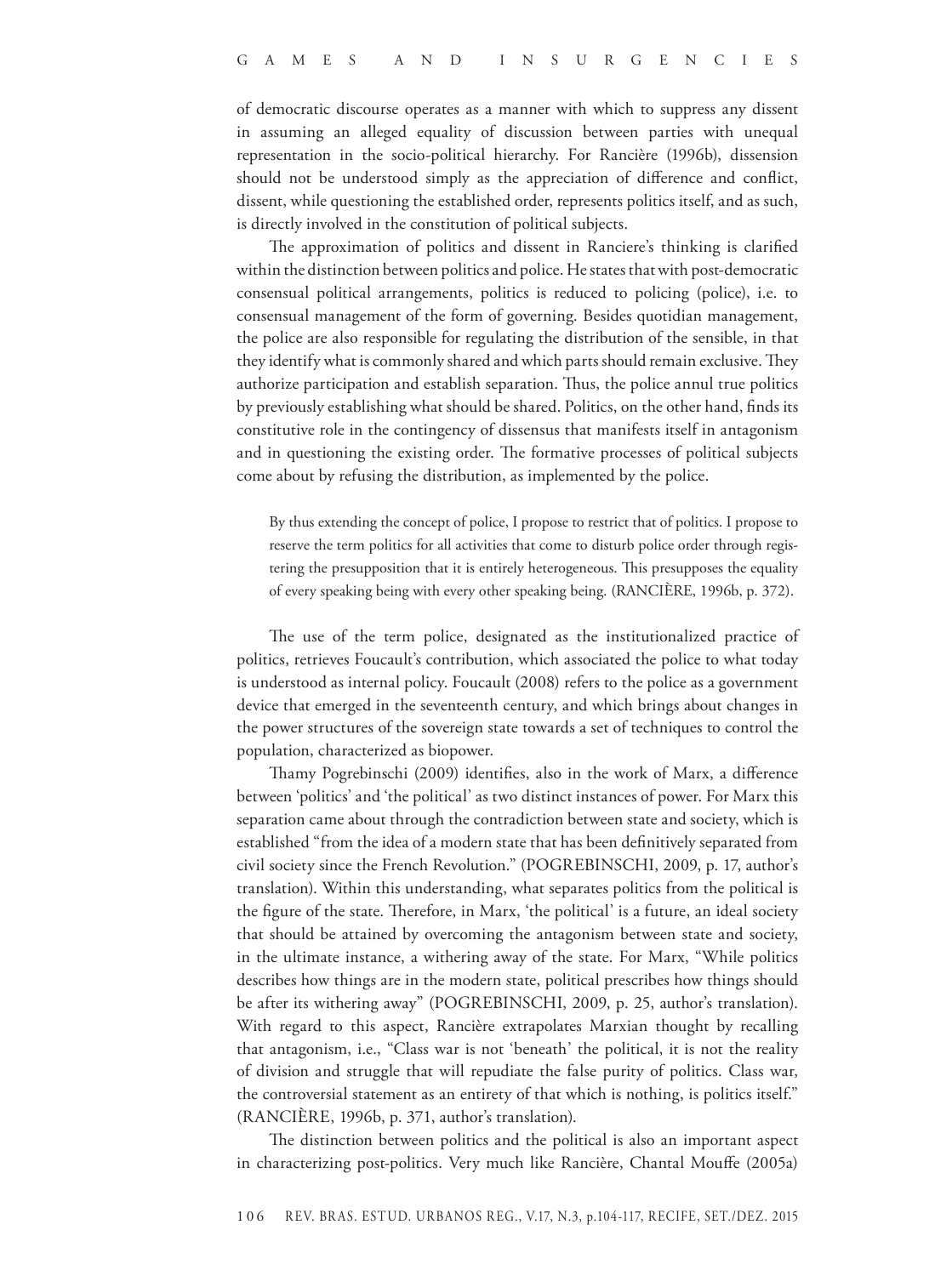#### ANA PAULA SILVA DE ASSIS

believes that power is not the external relationship of two previously established identities, but rather a constituent part of them. Within the contingency of pluralistic antagonism, Mouffe identifies the constituent power of the political. In contrast, politics would be characterized by a set of practices and discourses that seek, on an institutional level, to establish a certain order and organize human coexistence (MOUFFE 2005a).

On one hand, what this distinction highlights is that the political is not limited to a particular place within society and is not limited to specific institutions, but is a constitutive dimension of social order itself. It reveals that this order is the product of a relationship of power and is always contingent because it is intersected by antagonisms. (ERREJON; MOUFE, 2015, p. 31, author's translation).

Mouffe focuses on the question of democracy in an attempt to accommodate the conflictual dimension of antagonism in politics. "With the intention of being accepted as legitimate, conflict needs to adopt a form that does not destroy political association" (MOUFFE, 2005b, p. 20). Thus, Mouffe proposes facing the antagonism that exists in social relationships as a form of agonism. For such a change to take place, it is necessary to stop viewing opposition as an enemy, but begin to consider it as an adversary. Recognizing the opponent and knowing their point of view allows room for negotiation, and for the establishment of mutual commitments, even if the potential conflict has not ceased to exist. Therefore, transforming antagonism into agonism is not about overcoming antagonism, as projected by Marx. For Mouffe, it is antagonism that defines and forms political subjectivities. Before anything else, the proposal of an agonistic model of democracy is the effort to convert antagonism, so as to also enable its existence in institutional order.

If for Marx the emancipatory horizon is represented by overcoming the antagonism associated with the idea of overcoming the state, a century and a half after, instead of withering away, what we witnessed in the last quarter of the twentieth century was the dismantling of the welfare state. In a recent interview, Mouffe recalled the context of 1985, when in partnership with Ernesto Laclau, he presented a proposal for the radicalization of democracy, with the publication of *Hegemony and Socialist Strategy*. "In 1985 we said 'it was necessary to radicalize democracy', now it is up to us to recover democracy first and then radicalize it; the task is much more difficult. There has been a clear setback" (ERREJON; MOUFE, 2015, p. 18, author's translation). Laclau and Mouffe (1987) also updated Marxian literature by proposing to extend the binary concept of social class to the multiplicity of identities represented by social movements (of race, gender, ethnicity, etc.). The idea of a pluralistic radical democracy, which they defended, corresponded to the use of the agonistic model in the formation of collective identities.

Resuming the previous argument that popular mobilization and institutionalized participation are both important participatory instances, it is possible to identify structural differences between them, which instead of uniting them under a common goal, they in fact differ, due to their emancipatory characters. Participatory public policies, as institutional agents fall under the domain of politics (or police, as Rancière would prefer). Social mobilization, either in the form of direct action or insurgent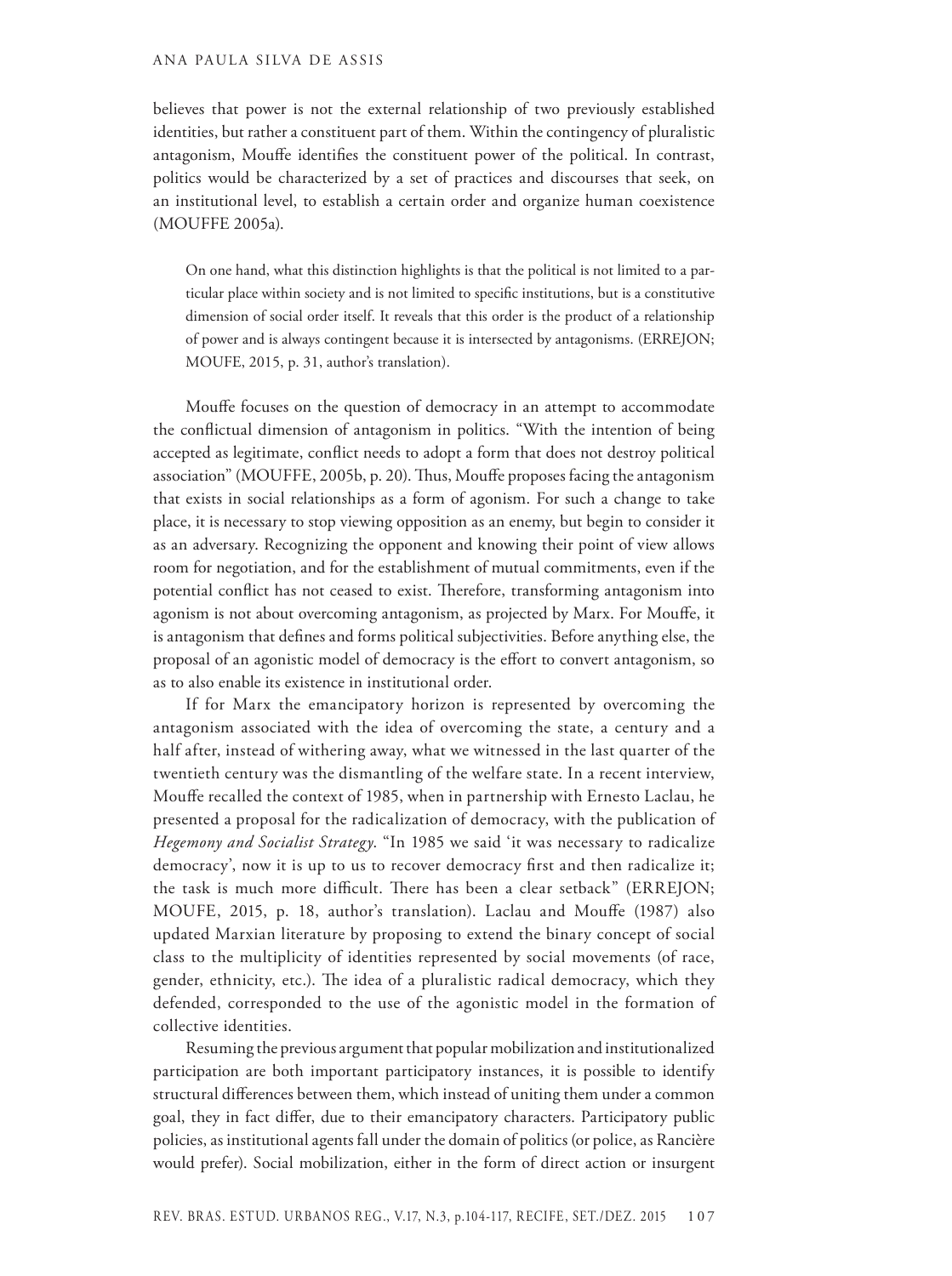demonstrations, represents the essence of the political constituent processes emerging from antagonism.

Contributing to the debate on social participation in the production of space, this study intends to expand its discursive context beyond the dichotomy between the two participatory arenas identified above. For a better understanding of this argument, we propose to deploy these two participatory bodies in an analytical classification that divides them into three distinct arenas.

The first arena would be: (1) institutionalized participation, which may be accessed through participatory public policies, which we have identified previously as a practice located in the sphere of politics. The second and third arenas concern the political sphere, the popular mobilization. In this instance we highlight: (2) direct participation in the production of space, and also (3) participation in the public sphere. Examples of direct participation in the production of space are initiatives involving collaborative projects and self-build processes promoted by collective task forces or other types of cooperation. Existing studies on participatory processes in the field of architecture and urban planning alternate between those that discuss instances of direct participation (2), and others regarding institutional participatory policies (1), in this case, the first two items of the triad proposed herein. By including the concept of the public sphere (3) as an analytical category to complement the previous two instances, we not only seek to provide support for the argument that follows, but also to organise the three proposed items dialectically. This is intended to be a rapprochement between the spheres of politics and the political. It is therefore in the middle arena between social mobilization and formal levels of government that we would like to introduce the game as an agonistic participatory tool. Mouffe's conceptual framework for the agonistic model operates at the intersection between the spheres of politics and the political, "while recognizing the inherent social antagonisms and allowing expression in institutional or other forms of organization" (SWYNGEDOUW, 2011, p. 5). The formation of a public sphere of extended discussion through the use of games is intended to contribute to the construction of an emancipatory project for participation, marked by the approximation of formal government instances and popular mobilization.

#### Participation: black box or open game?

The philosopher Vilém Flusser developed the concepts of the black box (1985) and open game (n.d.) as conceptual structures with the intention of "contributing towards a philosophical dialogue on the apparatus through which the present moment is living" (FLUSSER, 1985, p. 4, author's translation). The black box concept will be compared to the idea of open game in order to characterize the "apparatus" of the current participatory public policies.

Taking the theme of photography as a pretext, Flusser characterised the black box as an apparatus for which, in order to interact,, it is not necessary to know how it works, it is only necessary to know how to trigger it. The nature of the black box may be understood as a coming together of secret knowledge, accessible only to its developers. The apparatus is responsible for taking decisions that have been pre-programmed. Given the black box, free will is an illusion that follows prior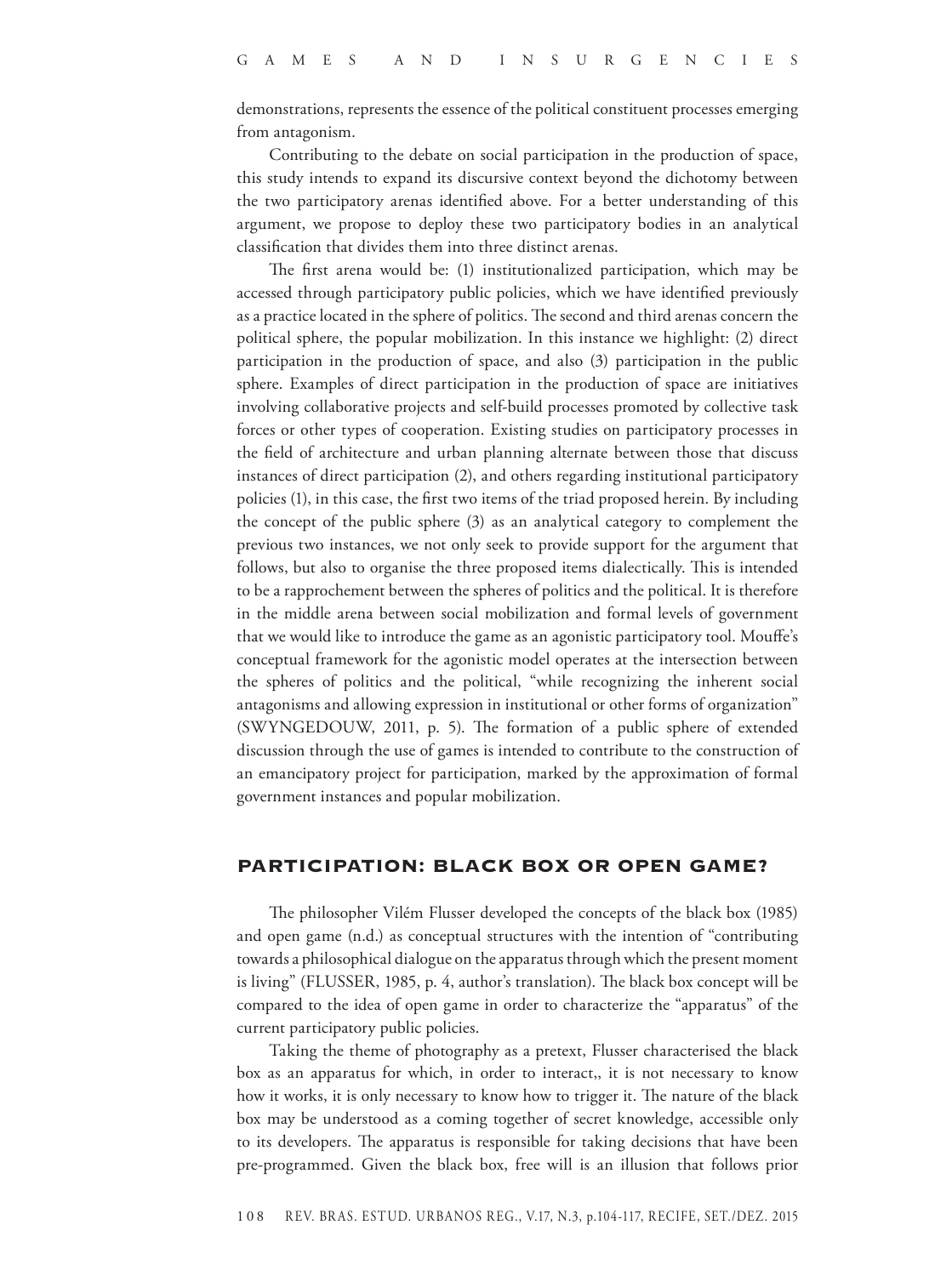determination. It is only permitted to want what the program<sup>3</sup> allows us to want (FLUSSSER, 1985).

Understanding social participation, limited only to the instances of formal politics, tends to reduce it to a big black box. The institutionalization of participatory practices takes the responsibility of social mobilization for itself, and thus tends to eliminate the antagonism between state and civil society, present in the protest movements. Thus, the political dimension is eliminated, and it therefore becomes an instrument favouring the reproduction of hegemonic order. For Gramsci, hegemony is a kind of ideological domination in which elites attempt to identify the interests of society, and thus promote consensus around their own interests. Institutional participation, as a black box serving neoliberal interests, reaffirms the distribution practices operated by the police, restricts emergency possibilities of other forms of imagery for the city, and hence limits emancipatory power towards transforming society.

Emancipation in the context of urban planning refers to the ability of the agents to become aware of their role in the reproduction of social practices and mechanisms of empowerment, which enable them to bring about transformations. Therefore, communicative/collaborative planning supports social participation as the main tool for promoting spatial justice. However, opening communicative channels between state and society alone is no guarantee of transformation. It is necessary to question the working structure of the black box in order to identify the mechanisms that limits democratic participation.

Criticism of collaborative communicative planning identifies in the deliberative structure of participatory channels, the main obstacle for achieving democracy. Communicative rationality, based on Jürgen Habermas' theory of communicative action, assumes that in a full democracy, political decisions must be reached through a process of deliberation amongst equal and free citizens. However, if the need for participatory politics responds precisely to a demand for equal conditions, the main paradox of participation is identified in the deliberative structure. Marcelo Lopes de Souza argues that "the very existence of profound inequalities makes the practice of communicative action difficult. Communicative action may contribute to achieving greater autonomy, but at the same time, a certain degree of individual and collective autonomy is a prerequisite for communicative action" (SOUZA, 2013, p. 150, author's translation).

By taking communicative reason as a program, the black box tends to hide the exclusionary aspects of participatory politics, and creates an illusion of consensus that instrumentalizes participation as a way of legitimizing the pre-programmed decision to allow only certain choices, usually those authorized by the state and committed to maintaining hegemonic order. In his own manner, Rancière also condemned the exclusion operated by communicative reason, attributing to this the effect of disqualifying those who are not allowed to participate in the deliberative structure that guides our idea of democracy. "The ones we refuse to take into account in the political community, we first refuse to listen to as a speaking being. We only hear noise in what they say" (RANCIÈRE, 1996b, p. 373, author's translation).

As an antithesis to the black box concept, in the work of Flusser we encounter the concept of open game. Although the idea of open game is apparently opposed to the black box, we do not intend to treat them as opposites within an exclusionary **3** The concept of the programme is a recurring idea in Flusser's philosophy. This may be conferred in (FLUSSER, 1983)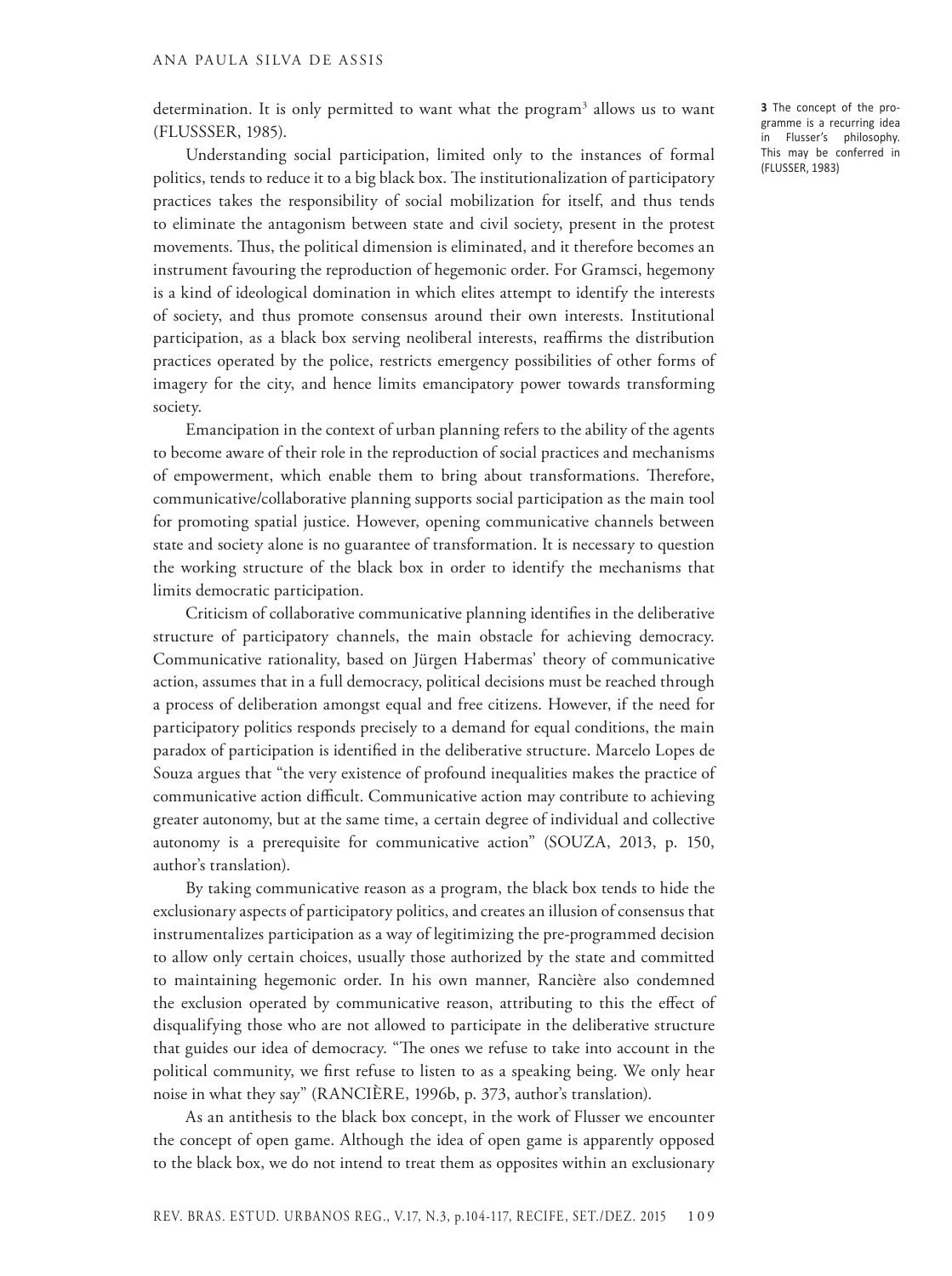logic, but rather as complementary possibilities. Flusser considers an open game as that in which the repertoire of thoughts can be increased and its structure can be modified. In the open game all possible combinations within the structure of the game never run out. The game may always expand its repertoire. "Open games enable the repertoire to increase or decrease, and structural change [...] repertoires are increased by processing noise into game elements" (FLUSSER, n.d., p. 3).

Given the emancipatory perspective, the open game as a conceptual guideline suggests a participatory model free of normative structures and institutional limits. Participation as an open game enables democratic realization, in that it transforms "noise" into elements of game. A participatory structure open to noise is also a structure open to dissesus. The dissensual character of participation occurs more easily in participatory arenas (2) and (3) of the triad proposed above (direct participation and participation in the public sphere, respectively). However there remains a challenge to encounter the agonistic fissure in the arena of institutional participation (1) that allows participatory models of popular mobilization to approach it. Without ignoring the restrictive limitations of institutional participation, we understand that this can hardly fail to be a black box. The manner with which to deal with the black box more democratically would be to increase the number of programs that operate within it. Dissesus, as a formative process of political subjects enable programmers to operate in the fissure of the black box.

Therefore, by introducing some experiences with games to this reflection, we intend to approximate black box and open game. It is hoped that the games will contribute towards expanding the public sphere, enabling agonistic translations between politics and the political as a project for the democratic expansion of the arenas of social participation.

## Games and their agencies

For Huizinga (2000), one of the characteristics of games in general is that they "are not everyday life or real life. Instead, they are an escape from real life into a temporary sphere of activity that has its own orientation" (HUIZINGA, 2000, p. 11). Given the virtual nature of the games, we associate the 'escape from real life' mentioned by Huizinga, with the virtualization scheme proposed by Pierre Levy (1996). In this scheme, games can be seen as a displacement from real problems onto a virtual platform. According to Levy, the displacement from the actual (real) to the virtual represents the inventive return of a given solution to its problematization. Therefore, the virtualization of spatial questions through the game causes the displacement of real problems onto a platform where collective problematization and even agonistic socio-spatial questions become possible. Also, according to Levy, the opposite movement, the return from virtual to actual/real "brings out other functions, triggers conflicts, unlocks situations and introduces a new dynamic of collaboration" (LEVY, 1996, p. 6, author's translation).

Below, we present some examples of games, no longer as Flusserian metaphors, these are empirical experiences of participatory games that operate in arenas of social mobilization. As an analytical framework, in each of the games we seek to identify the participatory arena into which it is inserted, its skills as agency as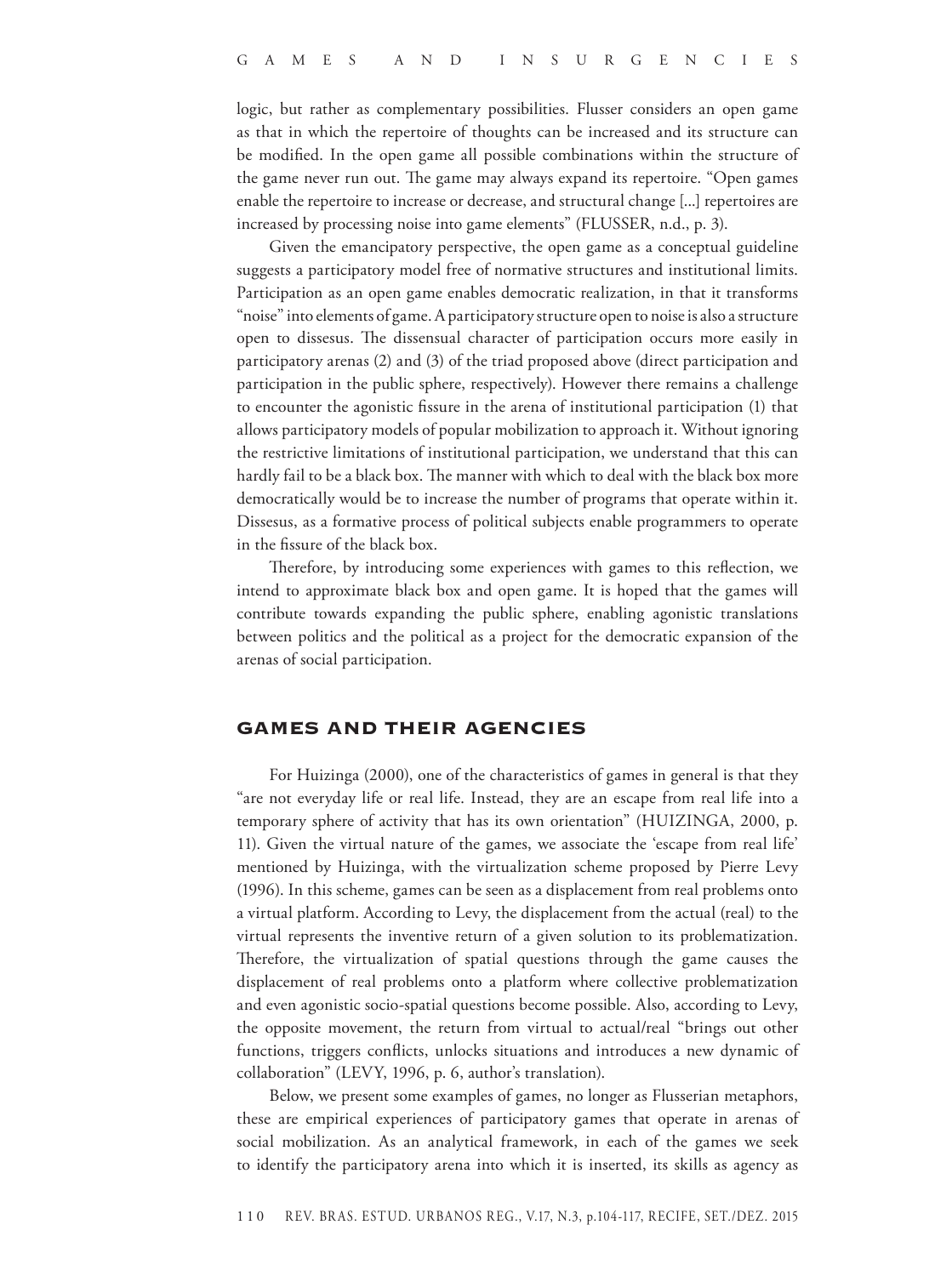#### ANA PAULA SILVA DE ASSIS

well as its dissensual character. As agency, the games fulfil at the same time the role of social mobilizer, facilitate discussion between stakeholders and enable the emergence of other spatial imagery. The games also account for the democratization of spatial knowledge far beyond the limits of communicative rationality due to the fact that in games the exchange of knowledge takes place by means of experience rather than discourse. As a dissensual practice, the act of playing establishes the democratic principle of equality between stakeholders as a condition for dialogue. In games, the political subjects are are constituted, to the extent that they question the hegemonic spatial order. Through dissensus, games are transformed into a political act. Another important concept to be identified in the presented games, is related to their metagames. In his reflection on open games, Flusser (n.d., p. 3) introduces the concept of the metagame, in which he establishes that "games occur inside games", and that "every game opens a competence for its metagame." The perspective of the metagame extends the action of the game beyond the repertoire and duration of each game. The metagame refers to the strategic and prospective dimensions of each game. The 'game behind the game' reveals its previous context, while the competences opened to the metagame indicate possibilities for the future.

#### Insurgent imageries for the city: The Athens Game

The Athens Game was designed to be played between a group of adolescents living in a place called *Aglomerado Santa Lúcia* and a group of students involved in an extended university project based in the same location. *Aglomerado Santa Lúcia*  is a complex composed of four *favelas* in the south central region of the city of Belo Horizonte. Currently, this area is undergoing a process of urban restructuring, financed by resources from the federal government's program known as *PAC* (Accelerated Growth Plan). Interventions brought about by the program have caused a great social impact by generating a sense of insecurity with regards to the near future. Actions have included a series of removals in order to carry out the infrastructure projects, as well as imposing another spatial order.

Within this context of spatial uncertainty, the development and implementation of the game responded to the invitation by an educator who worked in a social services program aimed at the young of *Aglomerado*. The aim of the invitation was to introduce some kind of support for the young people on the program to help them formulate and discuss space issues that families and residents on the *Aglomerado* were experiencing. In this case, the specific aim behind applying the game was not in itself to solve the conflict, especially since the target group came from an age range that was not involved in the negotiations between planners and the community. However, the young people were experiencing along with their families and neighbours, the violent removals and consequent fraying of social relations promoted by the imposition of a new spatial order. The Athens Game was developed in order to provide the young people with some vocabulary concerning questions of space, and to develop their critical awareness so as to question the solutions and ready-made formulas that were being imposed on the community by the restructuring program. Consequently, regarding the participatory aspects listed in the first section of this study, we would situate the experience of the Athens Game in the participation field of the public sphere. The game fulfils the role of expanding the debating arena on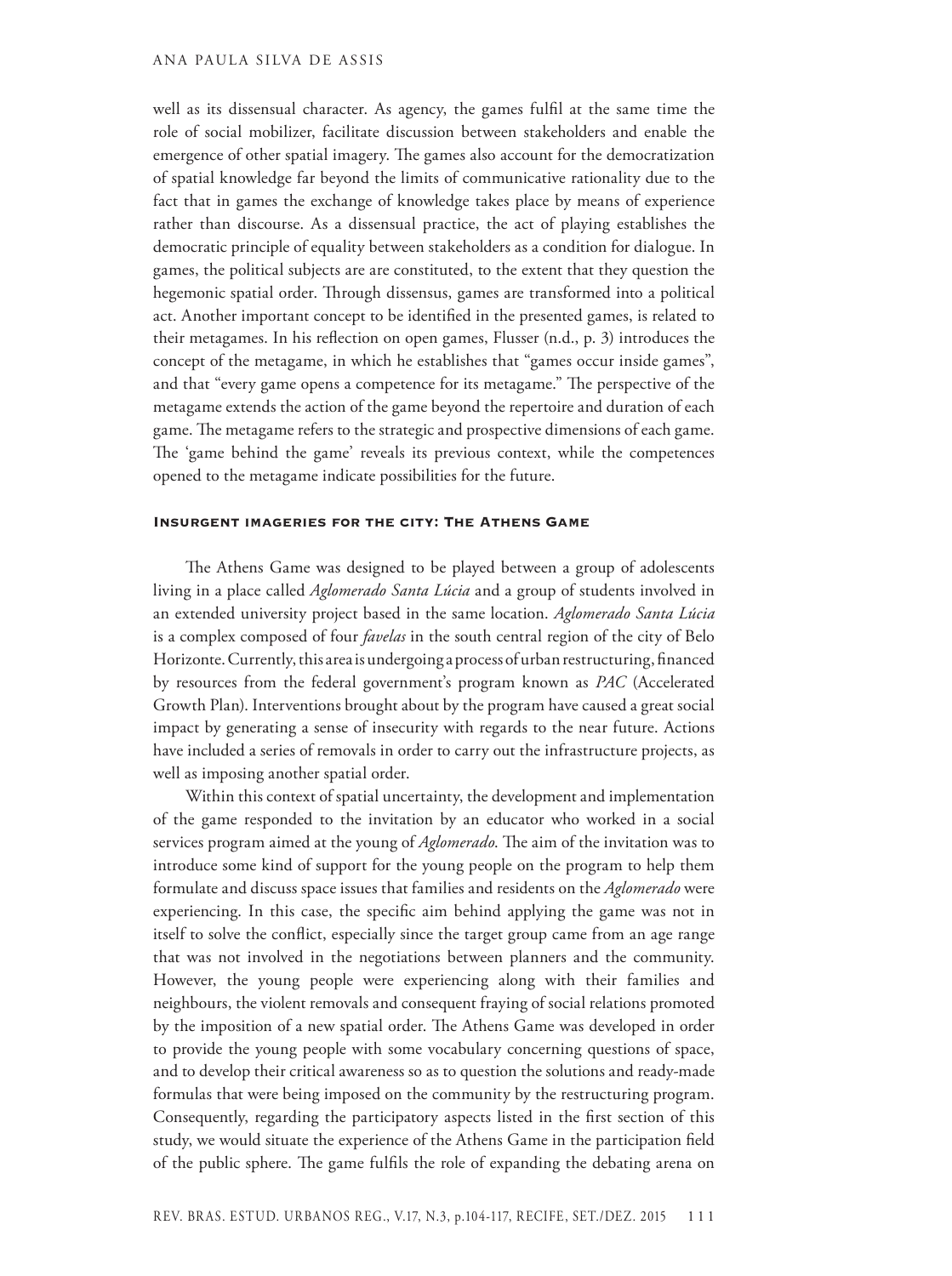issues concerning the city, including a significant number of citizens who, despite being those most affected by the decisions of urban planning, until that moment had not been considered by the "speaking community".

The game is part of Le Corbusier's proposition in The Athens Charter (1933), which separated the functions of the city into residential, leisure, work and circulation zones. The argument of the game would be the deconstruction of the ordered separation of the city's functions, blurring the limits between them and making the use of space more flexible. This game structure sought to reproduce the tension between the formal logic adopted by the *Vila Viva* programme and the informality of the manner with which to occupy and produce space inside the *favela*. Each of the functions (housing, leisure, work, and circulation) was associated with a colour and represented by a team of players. For each of the colours/functions, a group of cards was prepared associated with everyday activities and situations related to the four functions. The game unravelled on top of a large piece of white cardboard that fulfilled the role of a board. During each round, groups selected a card from one of the colours as long as it was not their own colour. Through the use of drawings and collages, groups would represent solutions responding to the combination of the action that had been drawn (on the card) and the corresponding function of their group. For the structure of the game, the actions available on the cards of the other three colours never coincide with an action that traditionally corresponds to the function represented by its group. Thus, some of the possible combinations were, for example: a space in which to play ball in one of the circulation structures (a street to play ball or a basketball hoop at the bus stop); mixed spaces of trade and housing (houses were represented with bars and shops on the front, or houses with signs for manicure/pedicure); a space to study in the park, or a space to rest in the supermarket.

The proposals made possible by the game represented a counterpoint to the lack of imagination from the formal planning, in which certain actions are often justified by arguing that certain housing standards or organizations of public spaces are either the best or even the only possible solutions. Spatial solutions devised by the players presented a much greater level of complexity than those introduced by the *Vila Viva* programme, and make much more sense of the everyday spatial dynamics of the *favela*.

In its role of agency, the Athens Game enabled the emergence of a possible, coherent spatial imagery, that denaturalizes the logic imposed by the technicians of the *Vila Viva* programme. During the process, the players referred to certain areas that they knew from their own experience, and imagined others in the way they would like it to be. Comments frequently were: "At so-and-so's house it's like this" or "like it is on my street." When the combination was very unusual they would exclaim: "Imagine a street like that!" or questioned: "Is there really a square like that?" While they imagined their spaces, they also shared painful experiences linked to the removals, and the affective losses involved in that process. Thus, they named their problems and built a vocabulary to talk about things that until that point had no name. Another aspect that we were able to assess through the metagame, was the way in which the social barriers between players were overcome. In previous meetings, there had been a distinct climate of hostility on the part of the young residents of the *Aglomerado* towards the presence of the university students. On the day of the game, as soon as the day's activity was announced, resistance began to give way. Teams were quickly formed, each including participants from both groups.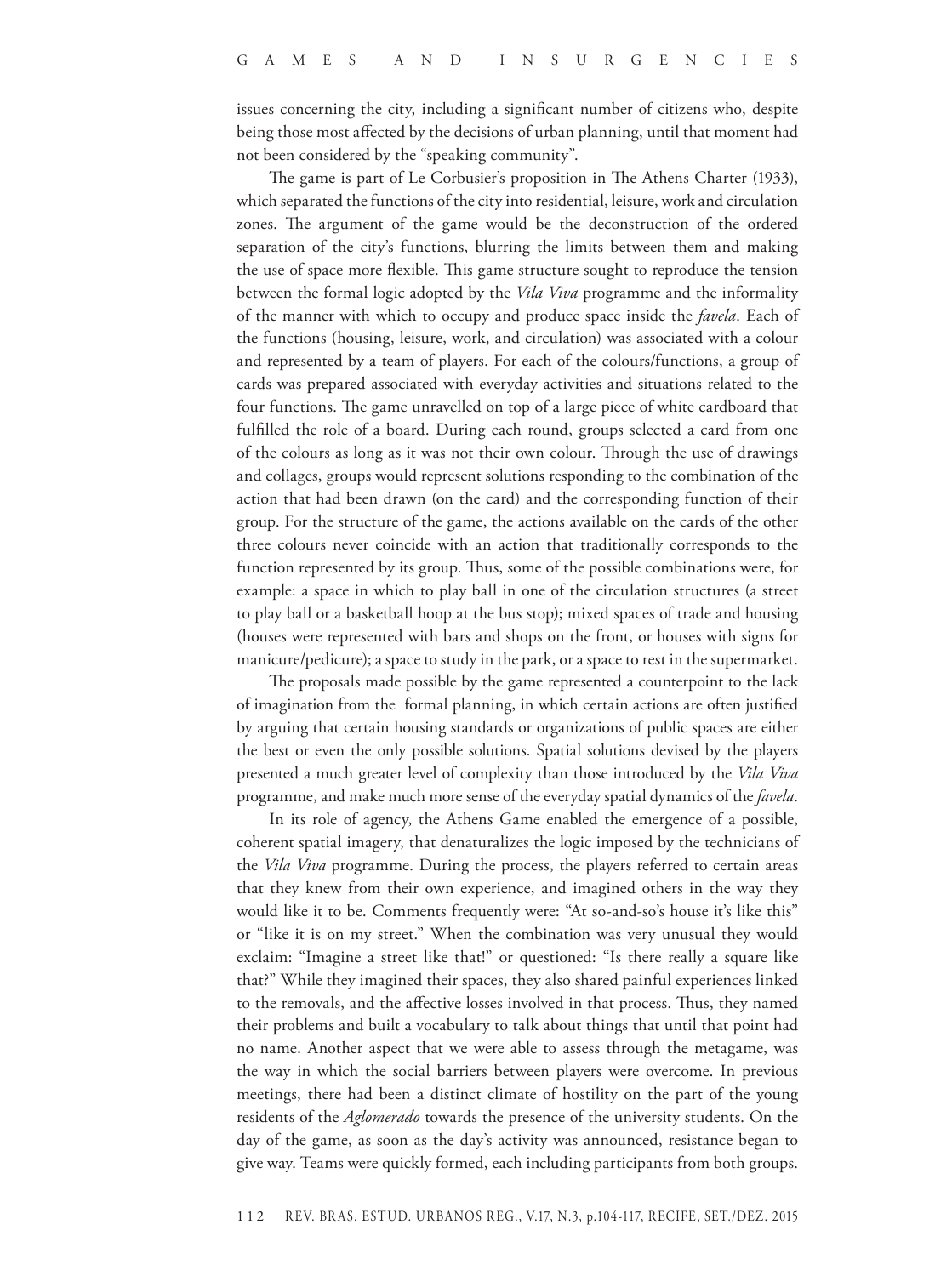Within minutes they were calling each other by name and supported one another in completing each of the tasks. The event ended with them arranging a date for their next meeting.

As a possibility for dissent, the Athens Game established a democratic principle of equal speech amongst the participants. Unlike a participative meeting, the game does not require the participants to provide beforehand any prior formulation of their desires for the city they inhabit. It is during the game itself that the opportunity arises to formulate their desires. The game also problematizes the spatial organisation implanted by the order of distribution. It is within this spatial questioning process that the dissensual subjectivities are established. Insurgents in their desires for other spaces.

## Appropriation of public spaces, denaturalization and overcoming social obstacles: The Baixo Bahia Futebol Social:

The *Baixo Bahia Futebol Social* is a woman's football team formed in 2011 in the city of Belo Horizonte. The proposal of the group was to experience and share street space in a proposal that they defined as "practices of not knowing." "We do not know how to play football well, we don't really know how to do this on the street, we don't really know who we will find to play, but we propose to incorporate our bodies into the city with a rolling ball." (CHAVIER; MIGLIANO, 2013, p. 114, author's translation)

From amongst the three participative arenas, the practices of *Baixo Bahia* should be considered in the public sphere. In addition, this example presents the distinction of being the only one of the three that takes place in the real space of the city.

The action of the group consists of playing football, which always takes place in the public space of cities. The opposing teams are usually formed by regulars from the chosen location. Amongst the most common opponents are those living on the streets or those living in reclaimed areas, not coincidentally, portions of the population to which the right to housing has been denied. Thus, in the event, the matches usually reveal (from the moment of forming the opposing team to actually playing the match) the invisibilities that the hegemonic order strives to hide of the symbolic representation of space. As an agency, the practice of *Baixo Bahia* consists of an action of reification, which reinstates the players onto the agenda of the debate on social policies in the field of housing and of rights to the city.

While dissensus, the gesture/invitation behind the challenge for a football match presupposes a condition of equality between the parties where normally only inequality is perceived. A universe of distribution is established from which a dialogue may develop. In the game, the parties share the same knowledge and interest in football, as well as sharing the same public space. This minimum equilibrium of conditions establishes a channel of dialogue between the players and enables, through the dispute, the possibility of agonistic coexistence, in that it exceeds the antagonisms constituted by the differences of social class.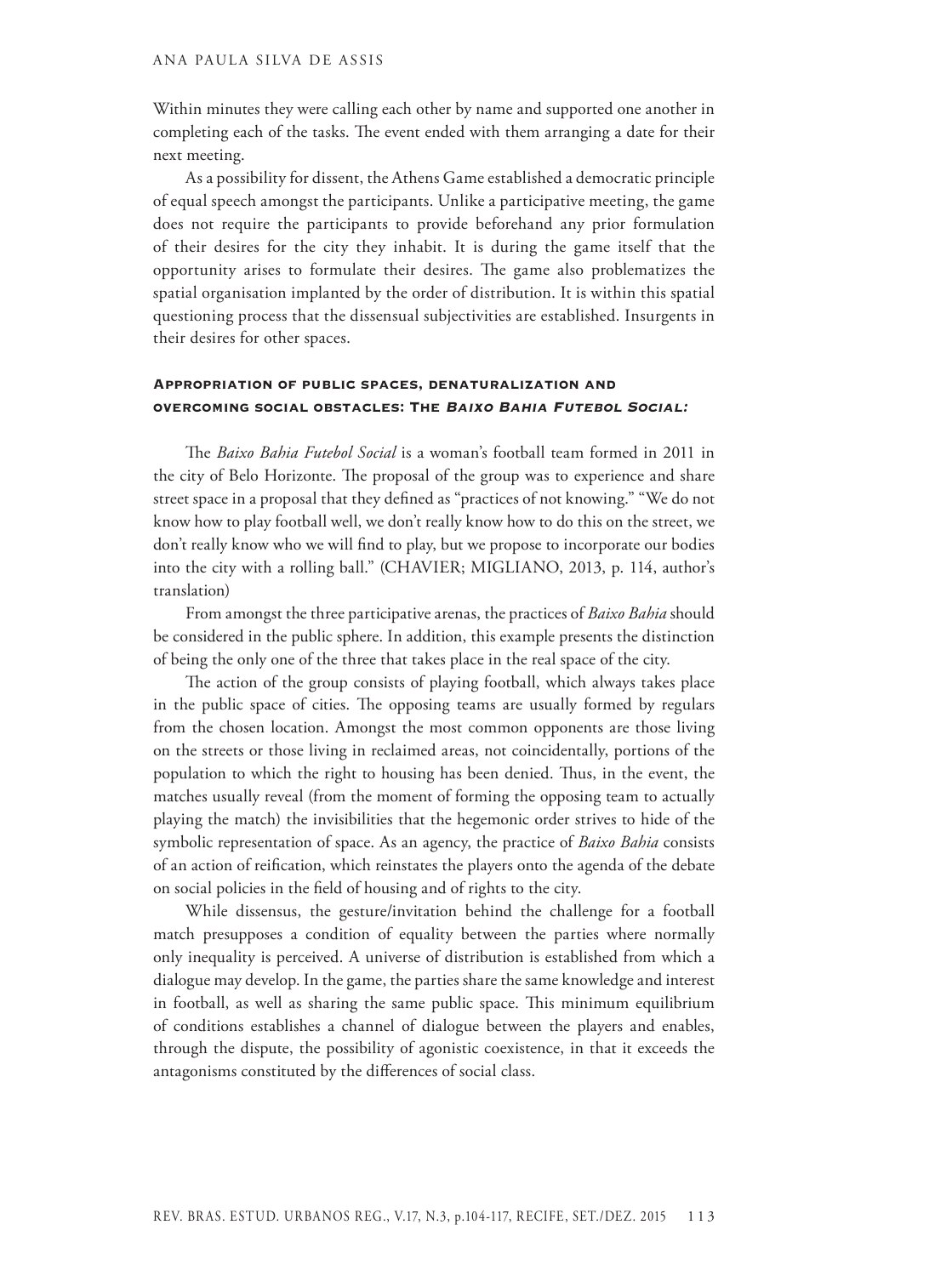#### Translation and coexistence: The Manzo game

The Manzo Ngunzu Kaiango Religious Cult Association is a *quilombo* founded in the 1970s, in the neighbourhood of Santa Efigênia in the city of Belo Horizonte. One of its premises was to restore and preserve Brazilian African culture, such as the Angolan religion *Candomblé*, African chants and *capoeira*. The community was made up of nine families residing on the same grounds as the *terreiro*, which is the worship area of *Candomblé*. In 2011 the site was evacuated due to a decree by the civil defence, which regarded it as being a risk area. So that the community could return to their homes, the City Council of Belo Horizonte undertook some works on the site, which caused a significant change in the *terreiro*. The alterations carried out in the name of "supposed improvement" disregarded any symbolic characteristic of the sacred space of the *terreiro*, which prevented a full resumption of religious and cultural activities on the site. The Manzo game was developed by a group of researchers and architecture students in partnership with the NGO – Architects without Borders Belo Horizonte. If we understand this game as a participatory tool, we should note that amongst the examples presented this is the only one that may be inserted into the arena of direct participation. The game was produced as part of the reconstruction process for the *terreiro*. Later in this analysis, we will also examine the metagame, which in the question of participatory arenas, could be assessed as a form of participation in the public sphere.

The Manzo Game was initially thought of as a translation tool, which could help the team of architects who collaborated with the community to recover the sacred setting of the *terreiro*. The dynamics sought to relate the spatial, symbolic configuration of the *Candomblé* area to the mythical sense associated with each of their deities. It consisted of a unit made up of a board, hand cards and table cards. The board represented the *terreiro* where the sacred spaces needed to be organized. The hand cards corresponded to each of the *orishas*, each with information regarding its origin, its role in the sacred structure of *Candomblé* and its association with the ritual space. In addition to the *orishas* some hand cards were jokers and contained questions on cultural aspects of *Candomblé*. These cards could only be discarded when the player managed to answer the question posed by the card. The table cards were circular in shape and represented the respective rooms and spaces to be organized around the board/worship area. The aim of each player was to use up all the hand cards, which could only be laid on the table when they found the equivalent space on the board. Thus, at each round, if the player could not lay a hand card, he had to take a table card and place it in its respective place on the board. Each time a new space (table card) was placed on the board, more allocation possibilities were open to the *orishas* (hand cards). The winner is the first player who manages to allocate all the *orishas* represented by the cards he/she received.

In its role as agency, the Manzo game helped the residents of the community to share the sacred values of *Candomblé* with the technical team, thus promoting a kind of exchange of complicity that encouraged the sharing of responsibility in reconstructing the *terreiro*. Apart from its initial goal of translation, the game introduced several prospective developments that could be discussed in the field of the metagame. After being played for the first time, the community began to identify other possibilities in the game for their potential use. It was suggested that the game should be used as a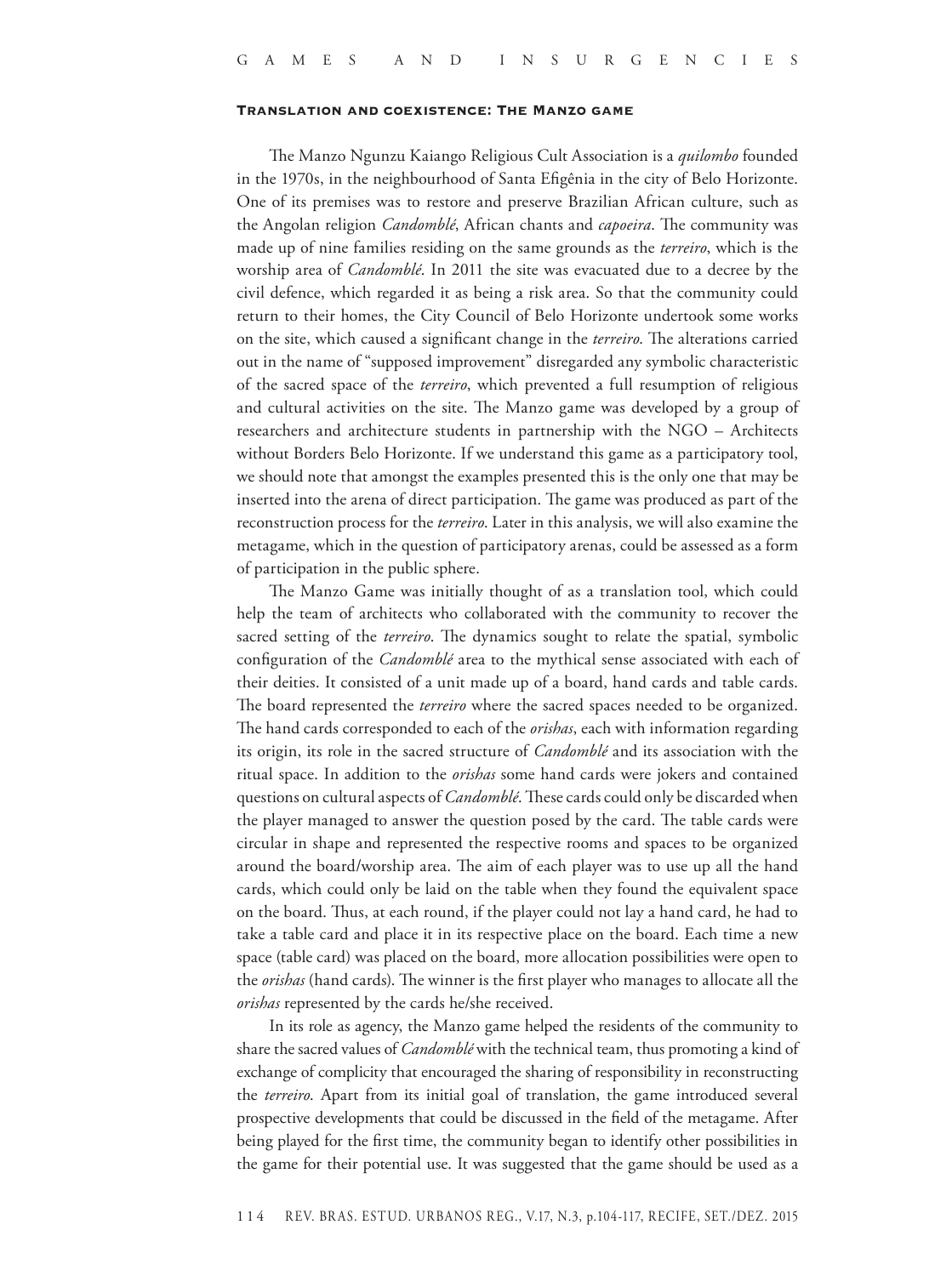teaching tool for educating children in the community. A further indication was to use the game for the spreading and appreciating religions of African origin.

While no dissensual aspects of the Manzo Game were encountered in the game itself, they were encountered in the narrative behind its production. The game was produced to meet an insurgent demand, which questioned the disregard, by public power, of the political and religious subjectivities in the sensitive reordering of that space. In this example, dissensus is the metagame.

## Final considerations

It is important to clarify that, with the virtualization process of reality through the game, we would not necessarily expect a solution to the problem or decision making. The pragmatic expectations that aim to achieve results weaken the games while valid tools in the process of forming subjectivities and expanding the public sphere. The games presented in this study were not guided by criteria of efficiency, nor did they seek to eliminate the spatial conflicts identified in their preparation. It is precisely in the lack of these two objectives that we encounter its emancipatory agency. The rationality of the games, as opposed to the communicative reason, allows access to other imageries, operates translations and performs a reifying function to nominate issues that did not exist as a speaking possibility. In this process, the game incorporates dissent in its structure and transforms 'noise' into an element of the game. The idea that 'every game opens a competence for its metagame' allows the game to be imagined as a forum for discussion that informs participation. Thus, the game understood in this manner, appears as an agonistic translation tool between the spheres of politics and the political and points towards a horizon for constructing an emancipatory project of social participation.

**Ana Paula Silva de Assis:**  *ap.assis@gmail.com.*

*Article received on September 13th, 2015 and approved for publication on December 2nd, 2015.*

## **REFERENCES**

ARENDT, H. *A Condição Humana*. 10 ed. Rio de Janeiro: Forense Universitária, 2005.

- AWAN, N.; SCHNEIDER, T.; TILL, J. *Spatial Agency*: Other Ways of Doing Architecture. London: Routledge, 2011.
- BRASIL. Estatuto da Cidade: guia para implementação pelos municípios e cidadãos. Brasília: Câmara dos Deputados, 2002 [online]. Available at: <http://www2.camara.leg.br/ documentos-e-pesquisa/publicacoes/edicoes/paginas-individuais-dos-livros/estatuto-da-cidade-1>. Accessed on: 4<sup>th</sup> Feb. 2015.

CAILLOIS, R. *Man, play and games*. Chicago: University of Illinois Press, 2001.

Chavier, J., Migliano, M. Baixo Bahia: O futebol como tática de apreensão da cidade. *Redobra*, Salvador, n. 11, ano 4, p. 113-119, abr. 2013.

DEBORD, G. *A sociedade do espetáculo*. Rio de Janeiro: Contraponto, 1997.

- ERREJÓN I., MOUFFE, C. *Construir pueblo*: hegemonía y radicalización de la democracia. Barcelona: Içaria, 2015.
- Flusser, V. Nosso programa. In: \_\_\_\_\_\_. *Pós-História: v*inte instantâneos e um modo de usar. São Paulo: Duas Cidades, 1983. p. 25-31.
- \_\_\_\_\_\_. *Filosofia da caixa preta*. Ensaios para uma futura filosofia da fotografia. São Paulo: Hucitec, 1985.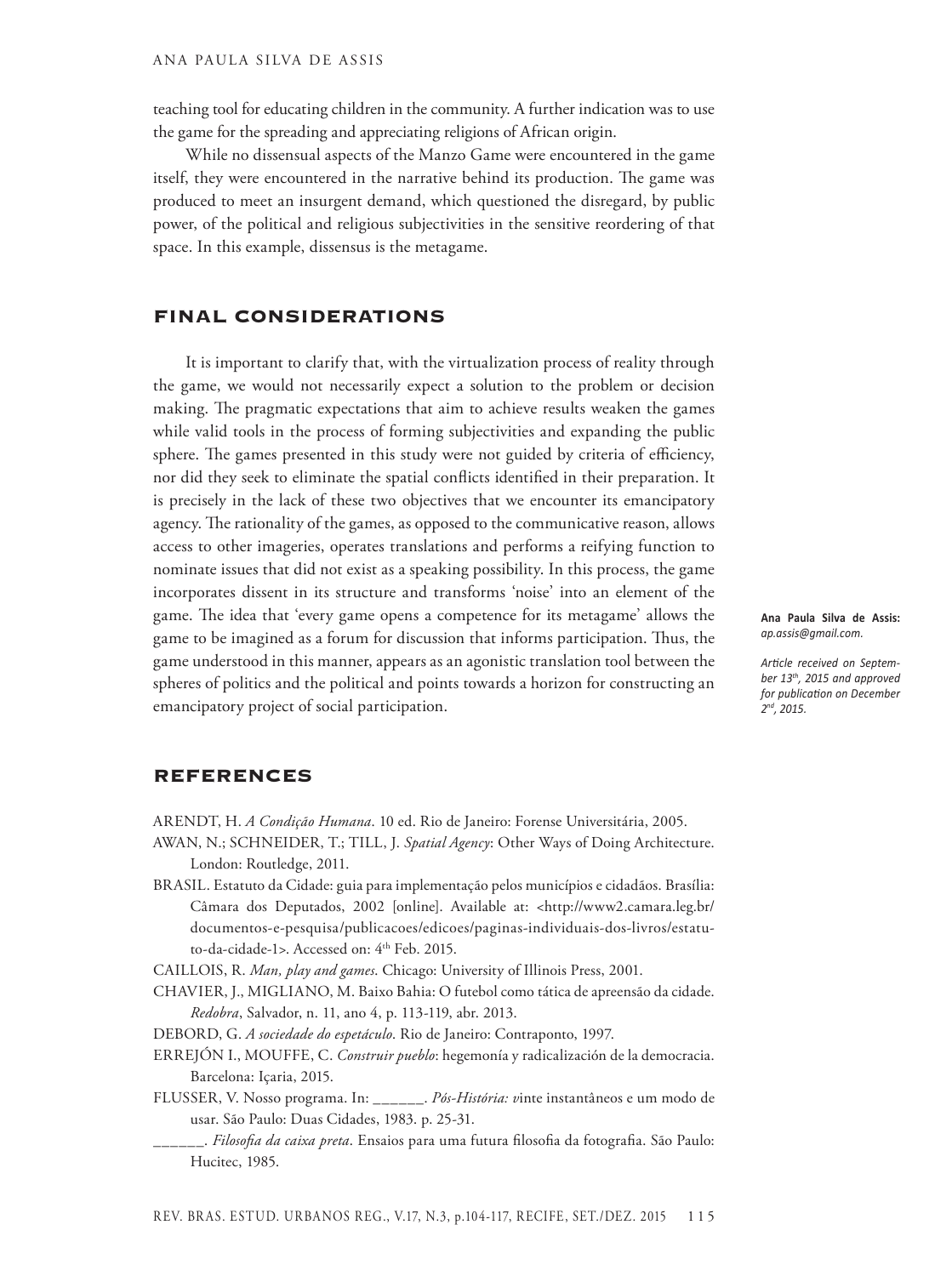\_\_\_\_\_\_. *Jogos*. Unpublished manuscript. Berlin: Vilém Flusser Archiv, (n.d.).

- Foucault, M. *Nascimento da Biopolítica*. Curso no Collège de France (1978-1979). São Paulo: Martins Fontes, 2008.
- HARVEY D. *Social Justice and the City*. London: Edward Arnold, 1973.
- HORKHEIMER, M.; ADORNO, T. *Dialética do esclarecimento*: fragmentos filosóficos. Rio de Janeiro: Zahar, 1985.
- Huizinga, J. *Homo Ludens*: A Study of the Play-Element in Culture. Boston: Beacon, 2000.
- KAPP, S.; BALTAZAR, A. P. The paradox of participation: a case study on urban planning in favelas and a plea for autonomy. *Bulletin of Latin American Research*, v. 31, n. 2, 2002.
- LACLAU, E.; MOUFFE, C. *Hegemonía y estrategia socialista*: Hacia la radicalización de la democracia. Madrid: Siglo XXI, 1987.
- LEFEBVRE, H. *The Production of Space*. Oxford: Blackwell, 1991.
- Lévy, P. *O que é o virtual?* São Paulo: Ed. 34, 1996.
- Mouffe, C. *The Democratic Paradox*. London: Verso, 2005a.
- \_\_\_\_\_\_. *On the Political.* Londres: Routledge, 2005b.
- \_\_\_\_\_\_. Artistic Activism and Agonistic Spaces. *Art & Research*, v. 1, n. 2, p. 1-5, 2007. Available at: <http://www.artandresearch.org.uk/v1n2/pdfs/mouffe.pdf>. Accessed on: 2nd April. 2015
- POGREBINSCHI, T. *O enigma do político*. Marx contra a política Moderna. Rio de Janeiro: Civilização Brasileira, 2009.
- Rancière, J. *O desentendimento*. São Paulo: Editora 34, 1996a.
	- \_\_\_\_\_\_. O dissenso. In: NOVAES, A. (Org.). *A crise da razão*. São Paulo: Companhia das Letras, 1996b. p. 367-382.
- \_\_\_\_\_\_. Ten Theses on Politics. *Theory & Event*, v. 5, n. 3, n.p., 2001. Available at: <http:// www.after1968.org/app/webroot/uploads/RanciereTHESESONPOLITICS.pdf>. Accessed on: 2nd Feb. 2015.
- SANTOS, B. S.; MENESES, M. P. G.; NUNES, J. A. Introdução: Para ampliar o cânone da ciência: a diversidade epistemológica do mundo. In: SANTOS, B. S. (Org.). *Semear outras soluções:* os caminhos da biodiversidade e dos conhecimentos rivais. Rio de Janeiro: Civilização Brasileira, 2005. p. 21-122.
- Souza, M. L. Ação direta e luta institucional: complementaridade ou antítese? *Passa Palavra,*  27 abr. 2012, n.p. Available at: <http://www.passapalavra.info/2012/04/56901>. Accessed on: 2nd Dec. 2015.
	- \_\_\_\_\_\_. *Mudar a cidade*: uma introdução crítica ao planejamento e à gestão urbanos. Rio de Janeiro: Bertrand Brasil, 2013
- Swyngedouw, E. Interrogating post-democratization: Reclaiming egalitarian political spaces. *Political Geography*, v. XXX, p. 1-11, 2011. Avaiable at: <http://www.cades. be/ckfinder/userfiles/files/PoliticalGeographyPostDemocracy.pdf>. Accessed on: 12nd Aug. 2015.

**R e s u m o :** *Ao relacionar jogos e insurgências, pretende-se estabelecer, neste artigo, as bases conceituais para a proposição de ferramentas participativas agonísticas, com o objetivo de recuperar o sentido emancipatório da participação social na produção do espaço das cidades. Por meio da teoria pós-política e da crítica à pós-democracia, argumenta-se que a institucionalização dos processos participativos é contraditória ao ideal emancipatório que sustenta a participação social como ferramenta para a promoção de maior justiça espacial. O conceito de jogo aberto, formulado por Vilén Flusser, será tomado como ferramenta teórico-crítica para se pensar em processos participativos que*